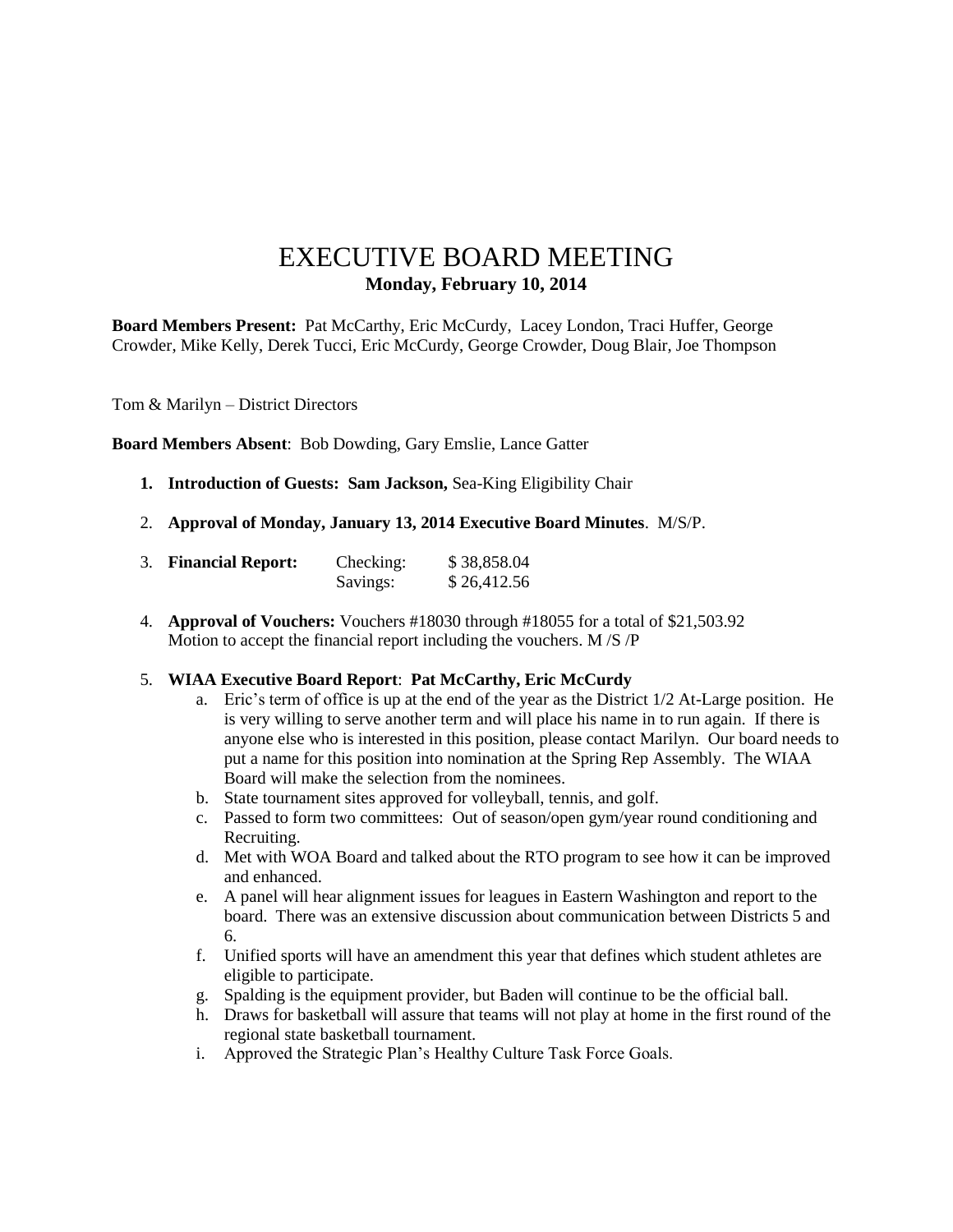### 6. **Sea-King District 2 Executive Board: Lacey London**

## **A. Winter Eligibility Report** – **Sam Jackson –**

- a. Thanks to all who volunteered to sit on the appeals board.
- b. 25 hearings this winter. 13 were granted. 7 of the denials were appealed; 2 have been granted. We had lawyers attending three hearings. The complexity and difficulty of decisions is becoming much more challenging.
- c. Chairpersons from throughout the state met last week to discuss how things are going around the state. It is helpful that all nine districts are operating under the same script.
- d. Spring hearings are March 13 and March 20.

### **B. Violations** – Approved League Sanctions. M/S/P

- i. Player Ejections 1
- ii. Coach Ejections 1
- iii. Ineligible Player  $-1$

# **C. League Reports**

- a. **Metro –** Ed Paulter is retiring from Seattle Prep. He will be missed. A committee has worked to lay out football and basketball formats so that scheduling can be done for next year. There will be three divisions. The league will move to swimming with girls in the fall rather than the coed winter season. This has to be worked out with the park department before it can be official. The league is working on welcoming Garfield, Ballard, and Roosevelt into the league.
- b. **Kingco –** Working on sportsmanship throughout the league, specifically what are acceptable cheers.
- c. **Emerald City –** Working on tri district planning based on the new classification. Waiting to hear what District 3 is planning for that.
- d. **SeaTac 2B/1B –** No Report
- e. **Middle School** No Report

# **D. Official's Corner** – **Joe Thompson**

- a. Joe talked with the SOWB about the situation with a deaf player and they were already way ahead and working that out.
- b. WSSAAA Joe went to the boys & girls basketball, football, soccer, and baseball officials associations and asked if they would like to contribute a gift for the raffle.
- c. Joe and Tom went to the WOA Section 2 meeting last week. Topics included the RTO program and a spirited discussion followed about the effectiveness of the program and its future. In addition, Todd was to go to Mike Colbrese to talk about using "home" district officials in the first round of the state tournament. We were also reminded that the more games we play in regionals at state put pressure on the WOA to provide their best officials as many are working college games on Saturdays.

#### **E. Fall District Tournament/Play-Off Financial Report**.

- **a.** We are getting closer to having all the fall tournaments completed. Other districts are still waiting for some pieces from officials or sites. Winter should be easier as we are looking at all school sites and financial reports will be easier to get.
- **b.** Marilyn reviewed the financial status from fall thus far. 3A Football is down a bit, but 3A Girls Soccer is significantly up this year. 1A fall tournaments revenues are down. 2B is barely ahead and 1B sports are in the red for the fall.